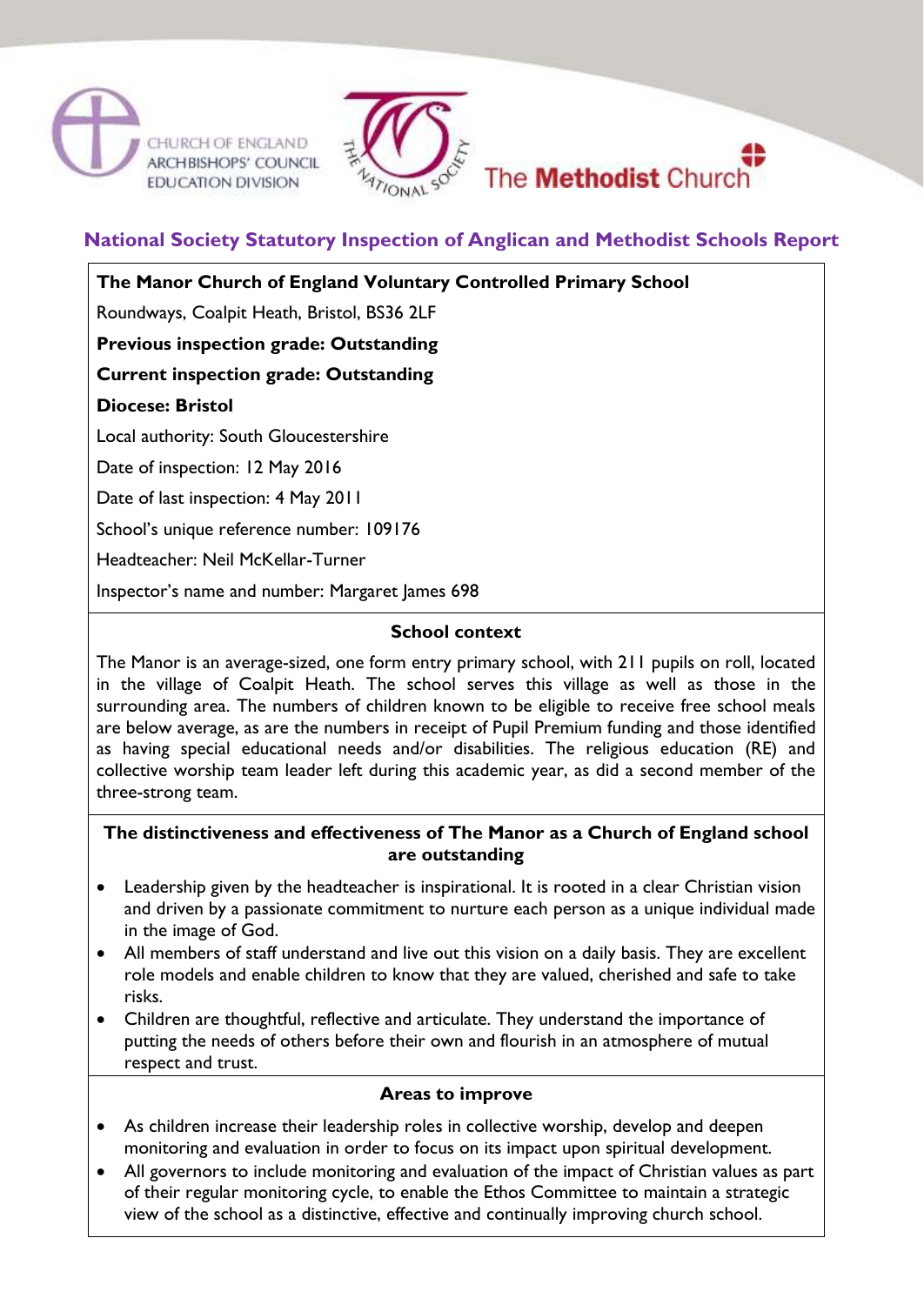# **The school, through its distinctive Christian character, is outstanding at meeting the needs of all learners**

Life for all members of The Manor school community is characterised by a commitment to living out distinctively Christian values in an atmosphere of mutual trust and respect for the well-being of others. These values are known by all and are understood in their biblical context as being an expression of the Christian narrative. Children describe how the values enable them to be "the best people we can be" and are consistently focused upon how this allows for the development of a harmonious and respectful community. The shared understanding of spirituality and the inclusion of spiritual development as one of the three curriculum 'drivers' means that children's development as holistic spiritual human beings is an ongoing priority in all learning. Consequently, their ability to reflect, to think for themselves freely and to consider life's big questions is impressively mature. Children of all ages are comfortable to challenge others and to be challenged on their own opinions and they discuss issues with considerable depth. Their attitudes to learning have been significantly impacted by the introduction of 'learning powers' and these are making a difference to children in all classes across the school. Although the learning powers are not formally linked to Christian values, children consistently make these connections themselves and draw them together when discussing how they take on challenges in their learning. Members of staff explain how the embedded nature of the school's Christian values enables children to apply the learning powers and recognise that their impact is reliant upon this foundation. Teachers and teaching assistants attribute much of the school's high academic standards to this approach and to the focus which they put on the needs of the individual. Meeting the specific needs of each individual is of paramount importance at The Manor because all members of staff understand that everyone is unique and deserves to flourish. They regard this as being their responsibility as a distinctively Christian learning community. This approach, therefore, consistently shapes relationships as well as attitudes to teaching and learning, spiritual development and personal well-being. Difference is celebrated by all in The Manor school community and incidents of any type of bullying are rare. Children are confident that they know what to do if they are bullied but talk instead of ways in which they enjoy meeting and learning about people who are different from themselves. This attitude, in part, is a result of effective teaching and learning in RE. Through consistently engaging teaching and creative approaches, such as the regular Faith Days, the whole school community, despite being relatively mono-ethnic and mono-cultural, enjoys learning about people of other faiths and cultures. The teaching of Christianity is also very strong with the result that children have an impressive knowledge of Bible teaching which they often choose to apply to their own lives. Children reflect on how this is one of the ways in which their teachers help them to be ready for life when they leave the school.

# **The impact of collective worship on the school community is outstanding**

Christian worship, prayer, Bible teaching and their relevance to daily life, are genuinely at the heart of school life at The Manor. Children of all ages engage enthusiastically in worship – whole school, Key Stage and class worship - because it is interesting and relevant to the daily challenges which they face. As a result, they participate whenever possible and lead several elements of acts of worship, both in school and in the parish church. Children of all ages confidently and spontaneously lead prayer for the whole school community and they are eager to increase their involvement to the point where they independently plan and lead whole acts of worship. The headteacher already has plans in place to work towards this. He is wisely taking one step at a time to enable children to understand the different elements of worship and to allow them to develop spiritually as they grow as worship leaders. Anglican traditions and practices, such as simple liturgy, response prayers and the use of Christian symbols in worship are included with the specific purpose of enriching worship for all. As a result, children talk with knowledge and understanding of different times within the church year and the Christian calendar. Governors, the vicar and members of the church community are also involved in the worship life of the school with the result that children consider the church to be an important aspect of the life of their school. Parents, too, appreciate these links and